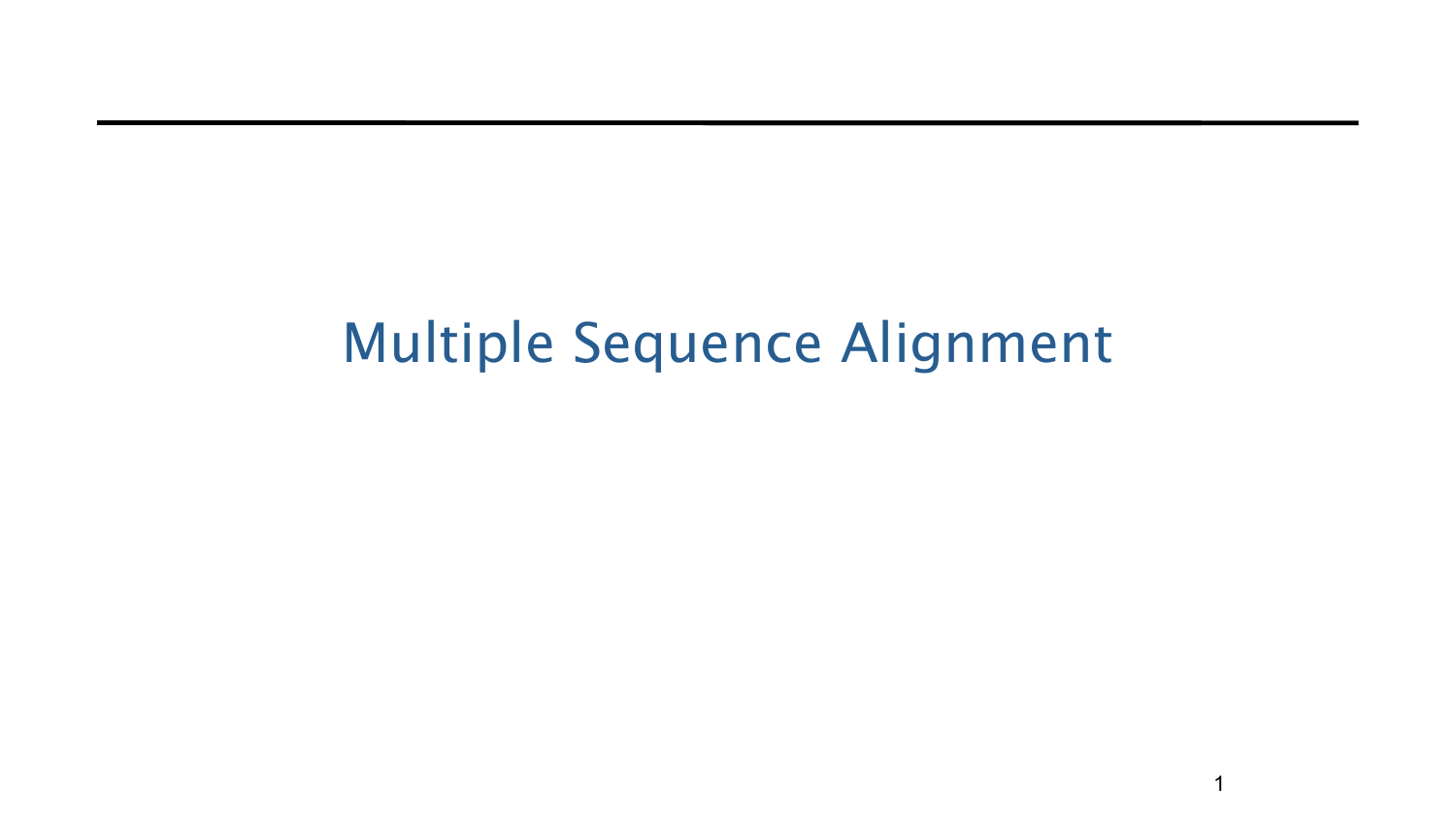#### Multiple Alignment Example



Contacting residues between SARS-CoV-2 and ACE2.Boxes denote the contacting residues. Black boxes denote mutations unique to omicron, red boxes denote mutations occurring in multiple variants, and grey boxes denote no mutations in any variant.

Image credit: Li et al. **doi:** https://doi.org/10.1101/202 1.12.08.471688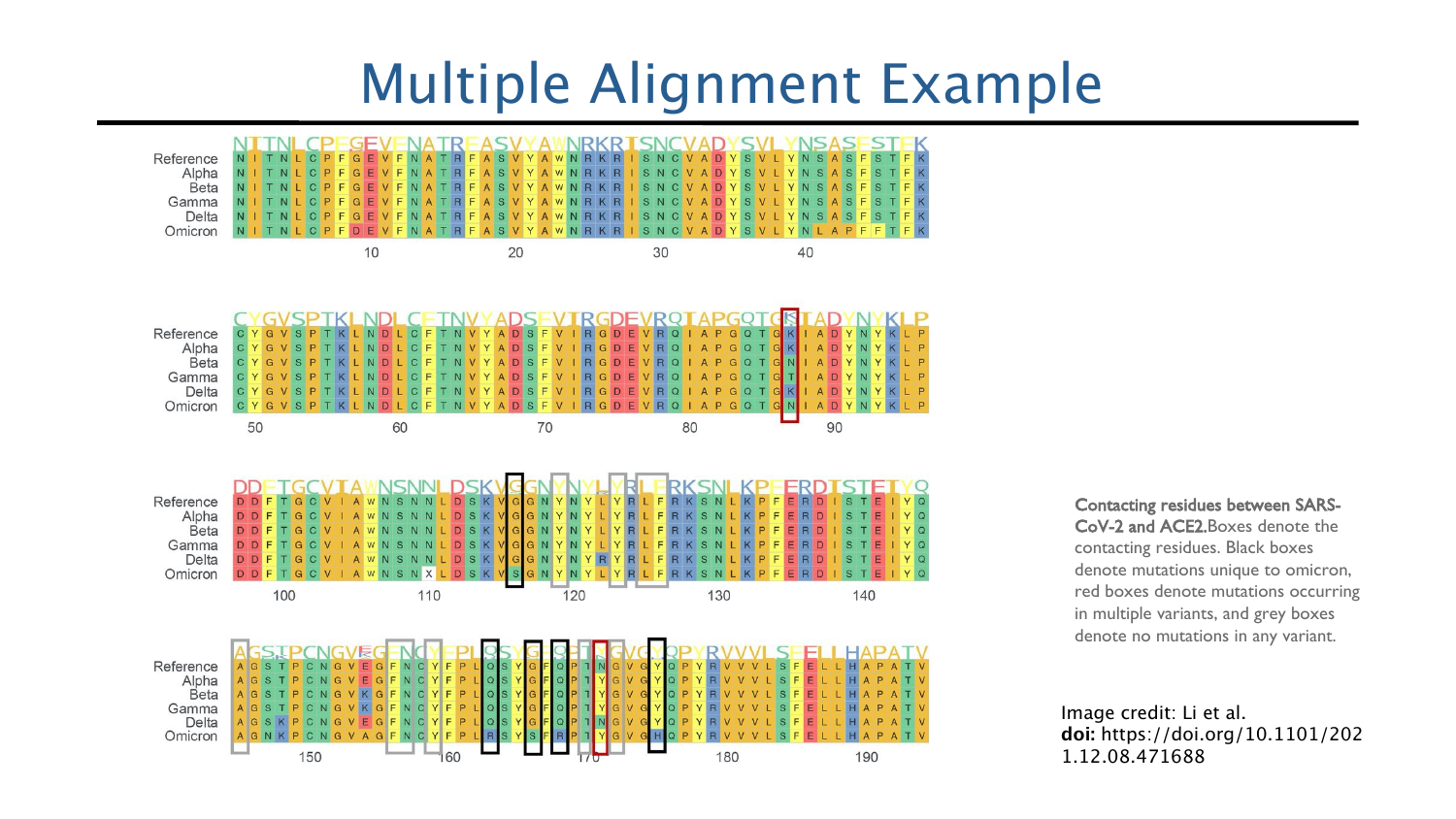### From pairwise to multiple

• A multiple sequence alignment of k sequences is an insertion of gaps in the positions of the sequences, just like a pairwise alignment.

|                 | Motif 1                                               | Motif 2            |
|-----------------|-------------------------------------------------------|--------------------|
| s. Wee1 409-457 | QVGRGLRYIHSMS-LVHMDIKPSNIFISRTSIPNAASEEGDEDDWASNK---- |                    |
| s. Ttk 614-659  | NMLEAVHTIMQHG-IVHSDLKPANFLIVDG-----MLKLIDFGIANQMQPD-- |                    |
| c. Ste7 313-358 | GVLNGLDHLYRQYKIIHRDIKPSNVLINSK----GQIKLCDFGVSKKLI---- |                    |
| c. Mkk1 332-376 | AVLRGLSYLHEKK-VIHRDIKPQNILLNEN----GQVKLCDFGVSGEAV---- |                    |
| p. Byr1 168-213 | SMVKGLIYLYNVLHIIHRDLKPSNVVVNSR----GEIKLCDFGVSGELV---- |                    |
| c. St20 722-767 | ETLSGLEFLHSKG-VLHRDIKSDNILLSME----GDIKLTDFGFCAQINE--- |                    |
| c. Cc15 129-172 | QTLLGLKYLHGEG-VIHRDIKAANILLSAD----NTVKLAD             | $VSTIV---$         |
| p. Byr2 505-553 | QTLKGLEYLHSRG-IVHRDIKGANILVDNK----GKIKISD             | <b>GISKKLELNST</b> |
| c. Spk1 302-348 | QILTAIKYIHSMG-ISHRDLKPDNILIEQDD--PVLVKITDF            | $GLAKVQG---$       |
| p. Kin1 249-293 | QIGSALSYLHQNS-VVHRDLKIENILISKT----GDIKIID             | GLSNLYR----        |
| p. Cdr1 111-156 | QILDAVAHCHRFR-FRHRDLKLENILIKVN---EQQIKIAD             | $MATVEP---$        |
| m. K6a1 507-556 | TISKTVEYLHSQG-VVHRDLKPSNILYVDESGNPECLRICDFGFAKQLRA--- |                    |
| n. Kpbh 136-180 | SLLEAVNFLHVNN-IVHRDLKPENILLDDN----MQIRLSDFGFSCHLE---- |                    |
| s. Erk2 132-176 | QILRGLKYIHSAM-VLHRDLKPSNLLLNTT---CLSCKICD             | $GLARVA---$        |
| c. Kss1 137-182 | QILRALKSINSAQ-VIHRDIKPSNLLLNSN------CKVCDFGLARCLASSS- |                    |

© 1999-2004 New Science Press

R.

• "Two homologous sequences whisper, a multiple alignment shouts loudly" -- Arthur M. Lesk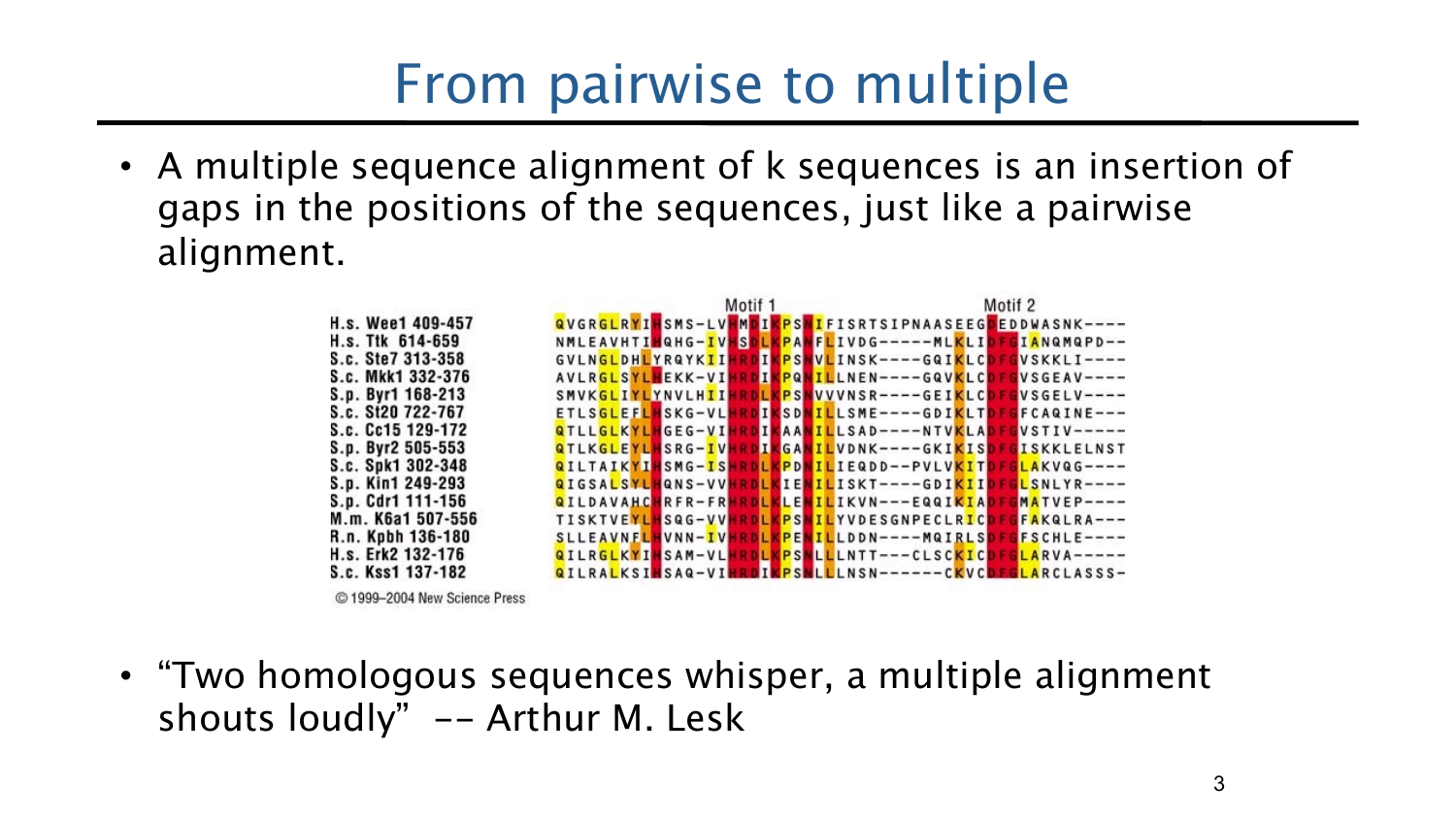# Heuristic Algorithm for Multiple Alignment

- There is a simple algorithm that can merge pairwise alignments to a multiple alignment.
- The algorithm does not guarantee the optimality of the result. But runs relatively fast.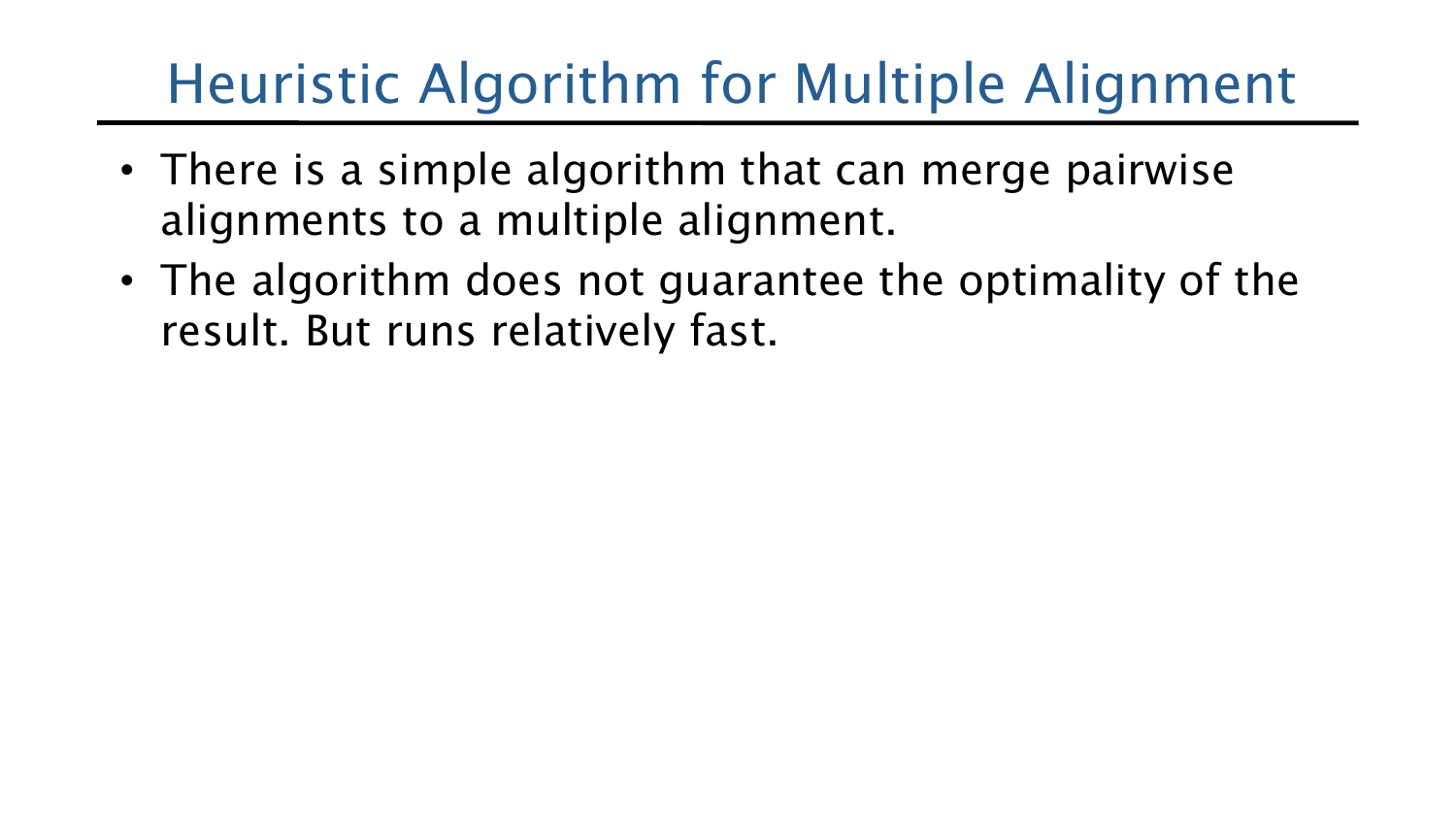# Merging Two Pairwise Alignments

- Suppose we have the following two pairwise alignments
- t: A-GAGC
- s1: ATGAGC
- and
- t: AGA-GC
- s2: AGTTGC
- Our main idea is to use the shared sequence t to construct a multiple alignment of s1, t, and s2.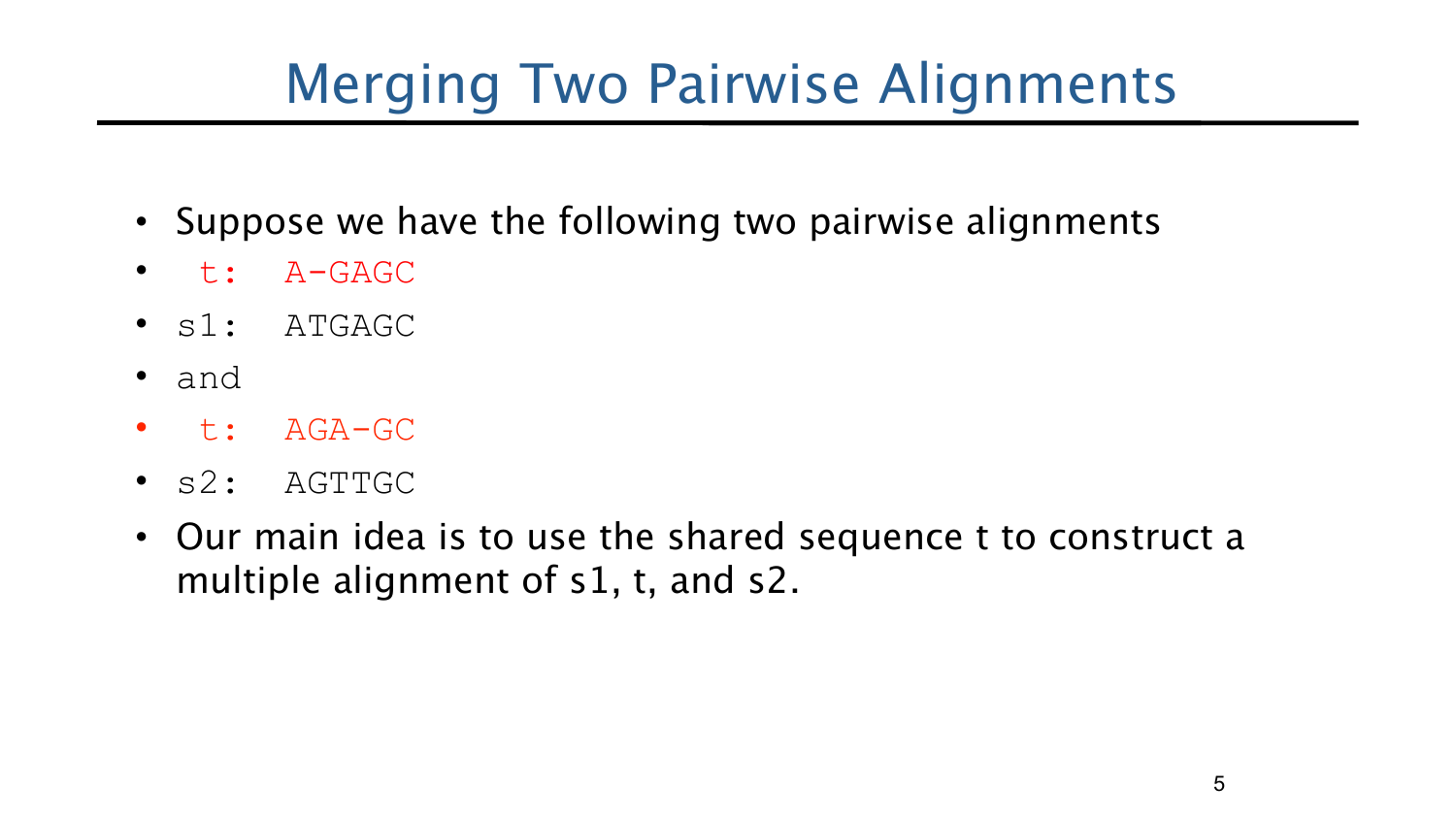## Merging Two Pairwise Alignments



- Algorithm: Insert gaps to the two alignments, so that the superstrings for t become the same in the two alignments. Then put the two alignments together.
- Property: Maintains the pairwise alignment unchanged if ignoring the all-gap columns of the pairwise alignment.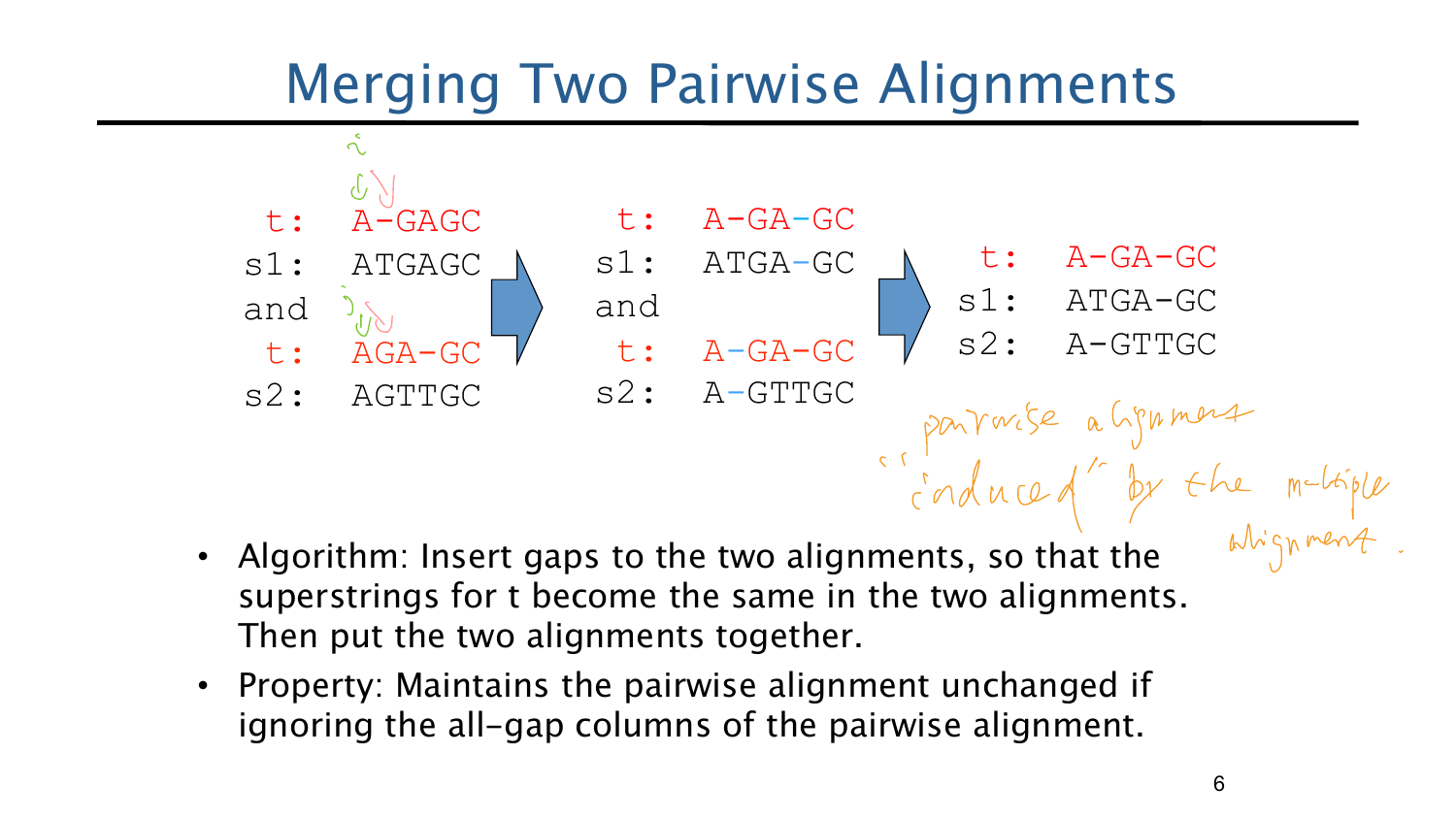# **Merging Two Pairwise Alignments**



- The process can be continued to merge two multiple alignments together as a bigger one.
- Note that the obtained multiple alignment may not be optimal.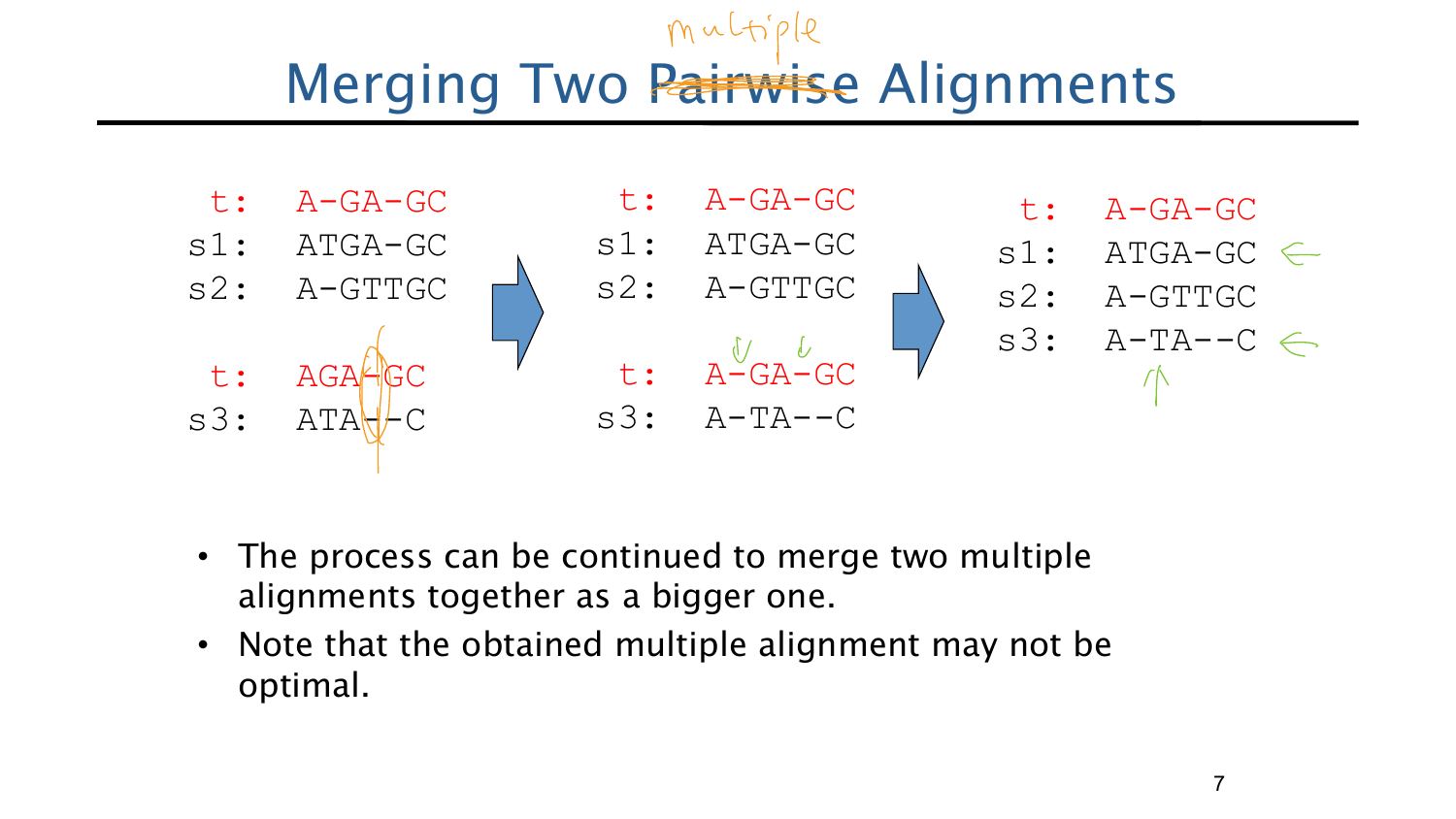# Heuristic Algorithm for Multiple Alignment

- Input:  $s_1, s_2, \ldots, s_n$ .
- Algorithm:
	- Let  $A =$  pairwise alignment of s1 and s2.
	- For i from 3 to n.
		- Construct pairwise alignment P between s1 and si.
		- Let  $A = merge(A, P, s1)$ , i.e., merging A and P using s1 as the template.
	- Return A.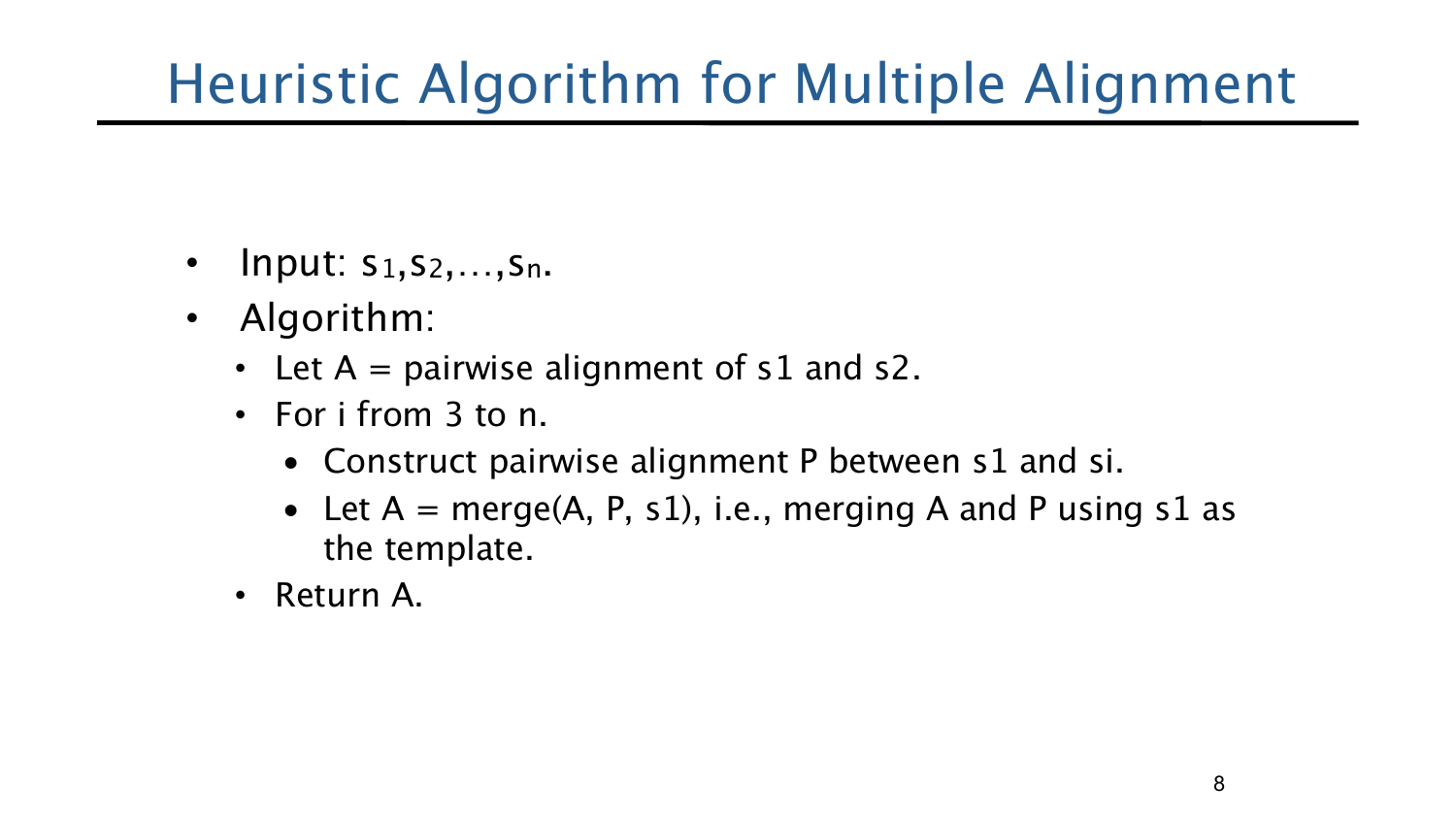### Progressive Alignment

- The order of the merging is important to get good (but not optimal) multiple alignment.
- We want to merge similar sequences first.
- One way is to construct a minimum spanning tree, and then merge using the shared vertices.



9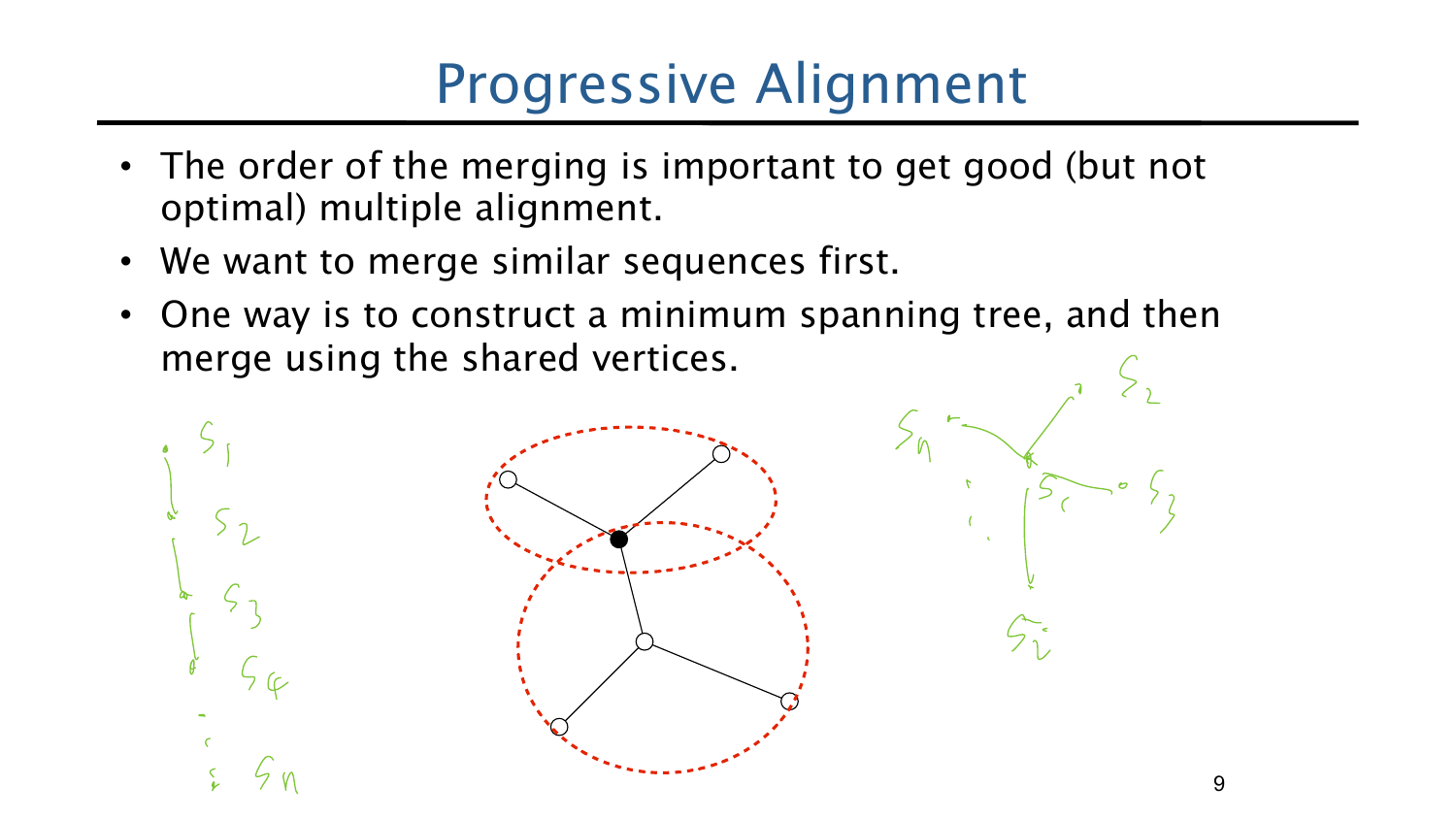## Heuristic Algorithm

- The exact algorithm for multiple alignment is super-polynomial. Before we study it, let's examine a heuristic algorithm.
- A heuristic algorithm is an algorithm that gives up quality for speed. It usually does not offer any performance guarantee in terms of quality.
- Well... We already sacrificed the quality because of a simple scoring function any way.
- If we cannot afford exponential time, the best we can ask for is a suboptimal solution.
- But practically, it might work sometimes.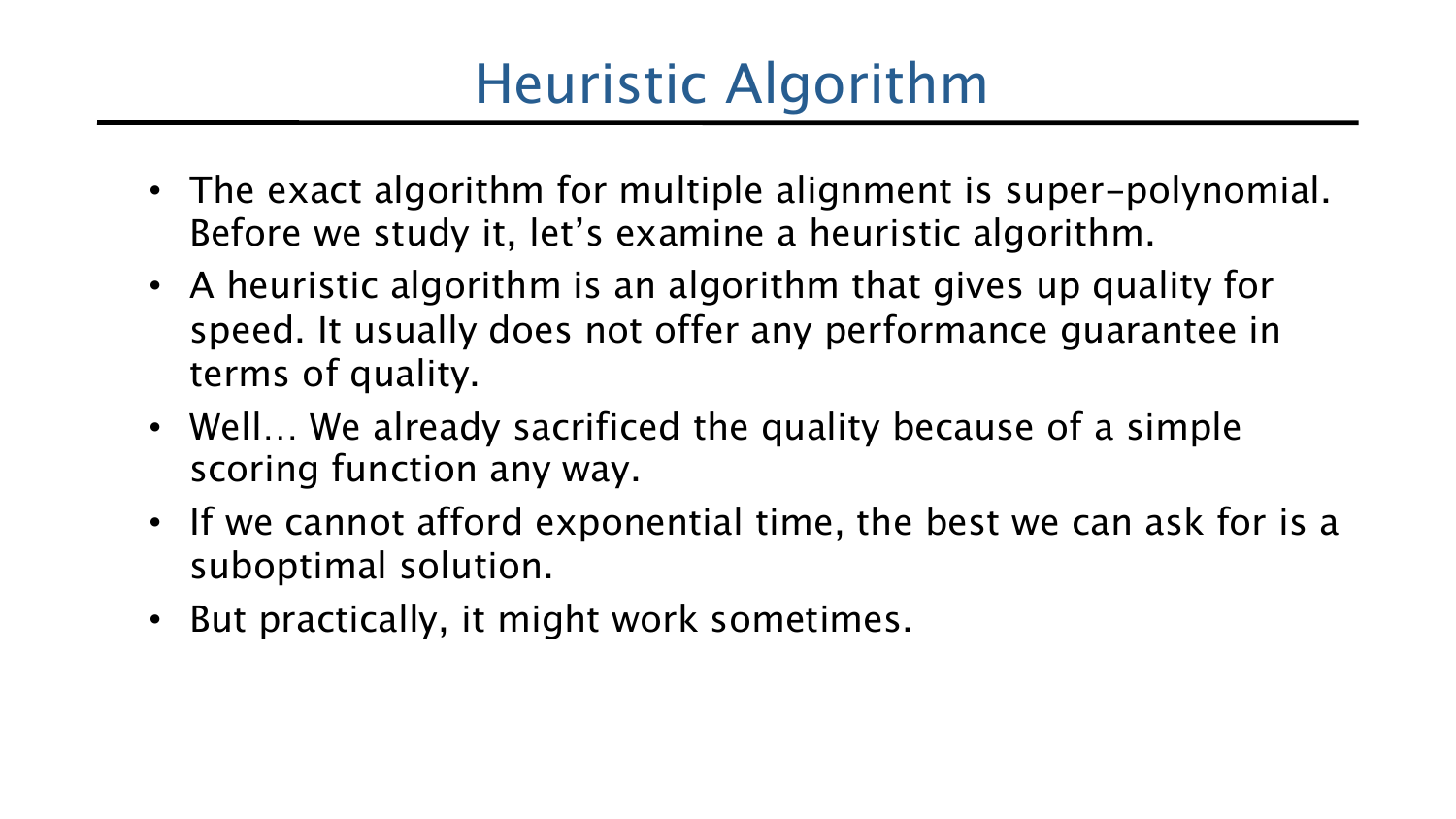### Heuristic Algorithm

• We do not want to spend super-polynomial (e.g. exponential) time.



"You get what you pay for".